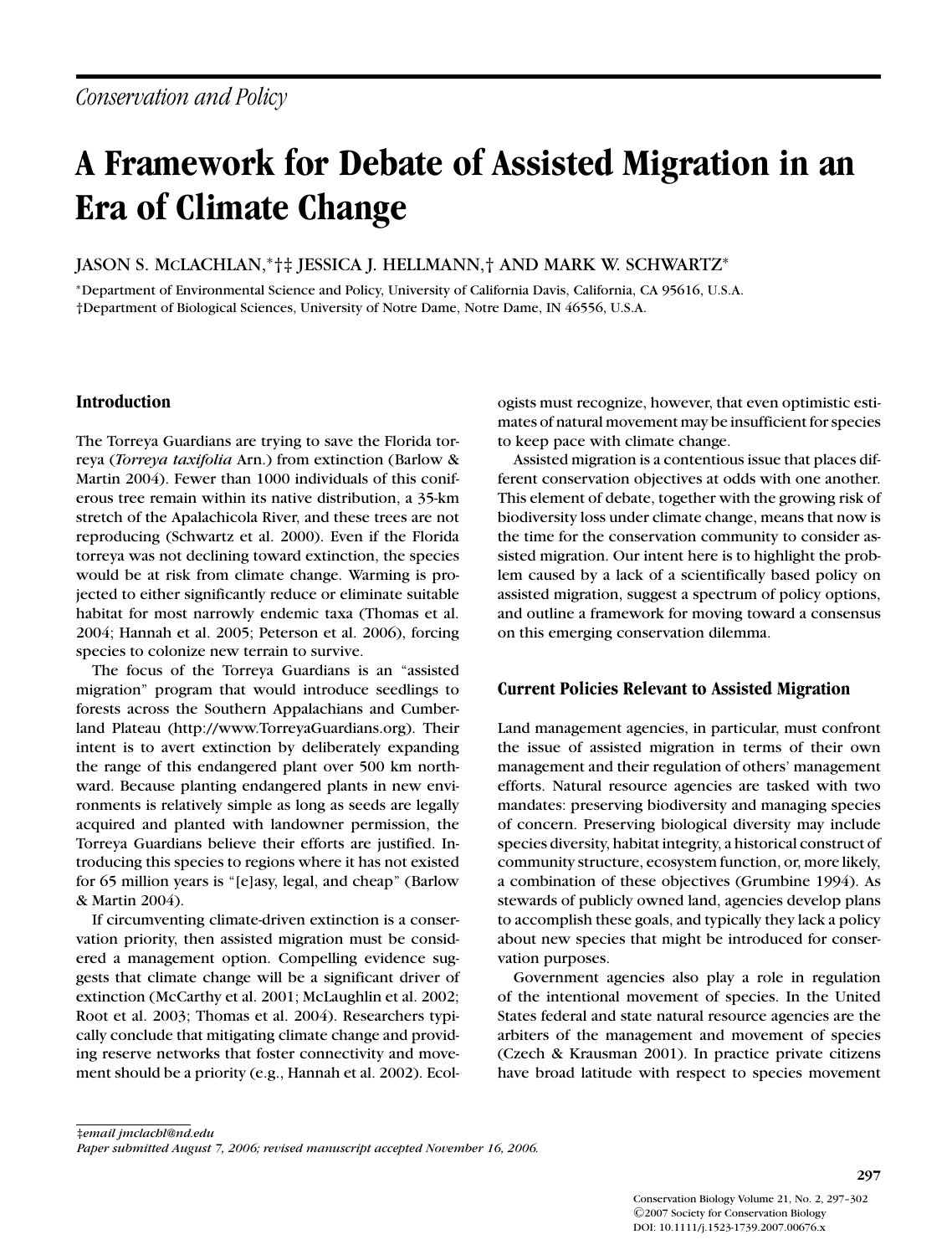and are not obligated to seek governmental permission to release most legally acquired nonvertebrate species. Although individuals do not own wild animals that occur on their property, states typically only regulate the capture, movement, and release of a few species.

Most states have rules that restrict the release of pest species into novel environments, although both content and jurisdiction vary (ELI 2002). Rules regarding noxious pest invasions, however, are typically limited to a subset of species whose movements are associated with outdoor recreation (e.g., zebra mussels on boats) or that threaten agriculture.

The relative ease with which species may be legally moved around poses a problem. Historically, there has been little accountability for unwanted plant and animal invasions, even when this adversely affects a land owner's property value. Thus, most natural resource agencies lack policies that address the legal introduction by a private citizen of a globally threatened species into a new environment and the species' spread to adjoining areas.

#### **A Framework for Debating Assisted Migration**

The prominence of assisted migration under climate change will depend on a broad spectrum of ethical and scientific beliefs (Fig. 1). The three axes in Fig. 1 emphasize how policy choices may be shaped by uncertainty in basic ecological understanding of the risks and benefits of assisted migration.

Ecologists likely vary in their perception of the risks associated with imposing or rejecting a policy of assisted migration. Conservation biologists studying rare endemics may be more willing to embrace assisted migration than ecologists studying invasive species, for example. In either case opinions about the appropriate scope and magnitude of assisted migration will also depend on confidence in our understanding of ecological dynamics (third axis in Fig. 1).

We identify three positions that illustrate the choices to be made in formulating policy on this issue (Fig. 1). These positions characterize perspectives that we have heard in discussions with ecologists on this topic. We neither advocate nor reject particular positions, and all three positions are consistent with a strong desire to reduce anthropogenic warming and create a network of reserves that maximizes connectivity and movement potential. However, there are important conflicts between these perspectives.

## **Three Policy Options**

#### **Position 1: Aggressive Assisted Migration**

Proponents of position 1 are primarily motivated by the imminent threat of extinction, although they may also



*Figure 1. A representation of ecological perceptions and information that might frame a policy of assisted migration. Positions on assisted migration (1–3) are located within a conceptual space and more fully explained in text.*

view species translocation as a way of addressing broader human-caused disequilibria with nature (Martin 2005). This policy may represent the best option to minimize species loss under devastating and rapid human-caused climate change, but it places existing communities under a high risk of disruption (Fig. 1).

A strong advocate of assisted migration is convinced that climate constrains the distribution of most taxa, projections of habitat shifts associated with future climate change are accurate, and dispersal limitation warrants human assistance. An advocate of this position may also argue that time is short and the opportunity to develop specific predictions and models for all the species that require assistance is lacking. Management strategies consistent with position 1 include extensive translocation of species well beyond their native ranges and restorationstyle establishment programs. The strongest advocates for position 1 would apply the principle broadly to many species. One would still expect that the major constraint on projects would be permissions and notification. Under any sort of assisted migration program, we believe it is ethically mandatory that the parties proposing to move species not only seek legal authority to collect individuals and deposit them in new habitats, but also must notify all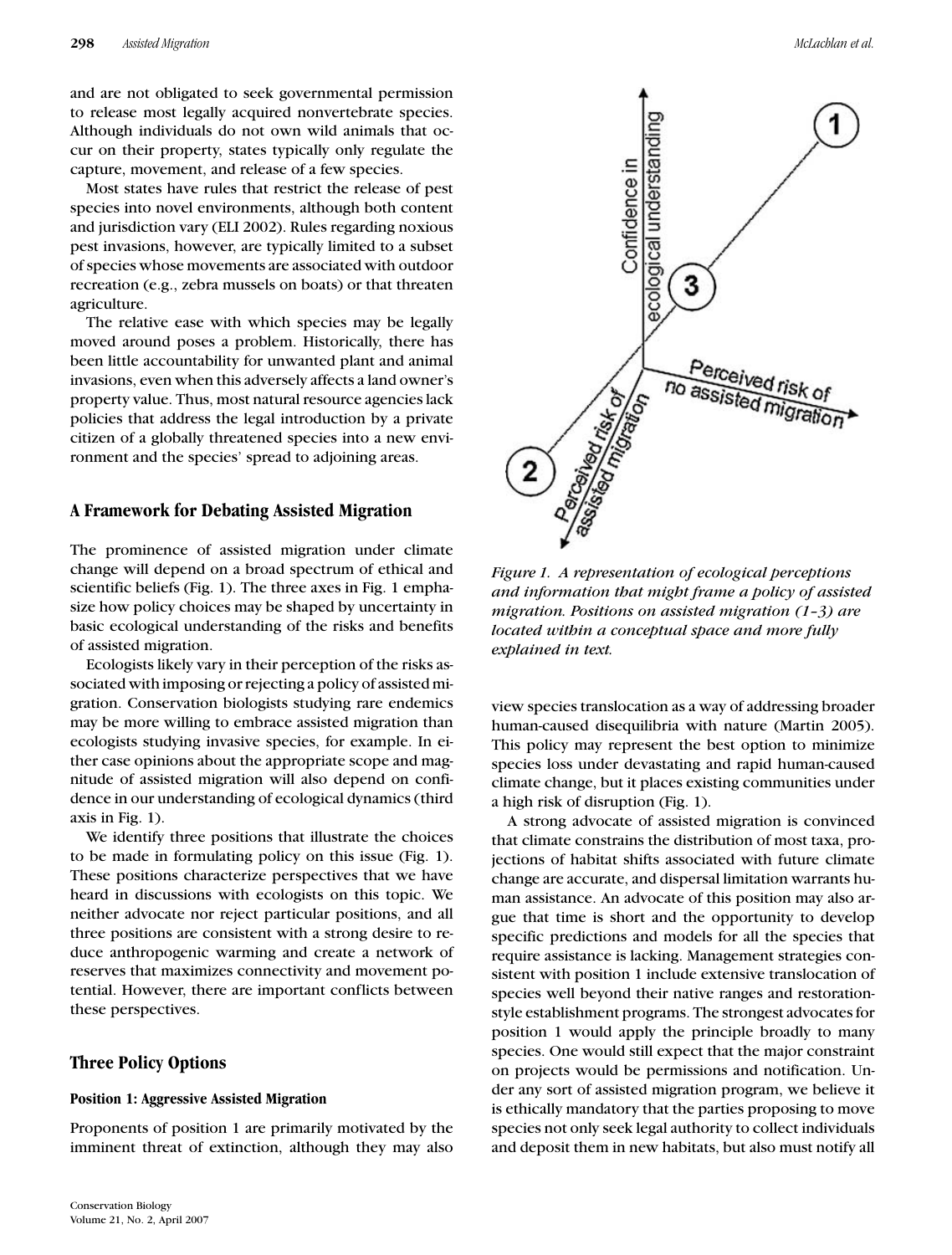parties that may be affected. Legal mechanisms will need to be established to protect assisted-migration agents from litigation and to compensate recipient regions for damages.

Proponents of position 1 may require predictive habitat models to guide release of organisms, but they may also simply opt to endorse broad movement, allowing ecosystems to sort themselves out. Proponents that would use habitat models would typically have high confidence in the outcome of these predictive models and would argue that they can be generated quickly and easily for many taxa and tested with field trials. In Fig. 1 this position is high on the axis of both perceived risk of inaction and high on the axis of ecological confidence.

#### **Position 2: Avoidance of Assisted Migration**

Those who adhere to position 2 emphasize awareness of the unintended consequences of well-intentioned human interference. They recognize the enormous uncertainty in ecological understanding of what controls the distribution and abundance of species (Fig. 1), noting that great effort has been spent studying invasive species and yet which species will become pests cannot be predicted. Even with hindsight, it is difficult to say why some species become pests and others do not. Furthermore, the lag between introduction and population explosion in exotic invaders can be decades long, suggesting that efforts to monitor translocated species for negative ecological consequences is impractical.

Proponents of position 2 also stress the difficulties and problems of predicting target regions for assisted migration: lack of data for modeling climatic envelopes of most species; the obvious violation made by envelope models in their assumption of uniform climatic tolerances across a species' range; the problem of how to include biotic interactions in determining the influence of climate on species; and sizeable uncertainty in climatic predictions themselves (Guisan & Thuiller 2005).

Rejecting assisted migration will greatly increase the threat of climate-driven extinction. Policy consistent with position 2 must therefore place extensive emphasis on facilitating natural population spread. Scientific and conservation efforts to preserve isolated populations (Schwartz et al. 2002) and to design landscapes that facilitate spread (Pearson & Dawson 2005) are consistent with position 2. Opponents of assisted migration can take some comfort in knowing that existing species have accommodated rapid climate change in the past (Pitelka et al. 1997; Kullman 1998), but they must also accept the likelihood that restricting population spread to natural mechanisms may result in the extinction of species that might otherwise have survived.

#### **Position 3: Constrained Assisted Migration**

This position represents an attempt to balance the benefits and risks associated with assisted migration (Fig. 1). The hallmark of this position is the expectation that assisted migration is necessary to preserve biodiversity despite recognized risks. Risks can be minimized through careful restrictions on actions, planning, monitoring, and adaptive management. This position may range broadly between positions 1 and 2 (Fig. 1). Uncertainty as to the impacts of introducing species to novel environments and uncertainty in model predictions of the need to move organisms will demand constraints on assisted migration. Thus, proposals for assisted migration may require evidence of imminent threat, a quantitative model of predicted outcome of assisted migration, and an assisted migration management plan. Such a migration plan would be informed by scientific information on the topics described below, perhaps vetted by a board of experts charged with implementing the precautionary principle while allowing the establishment of pilot projects and easing policy restrictions when advances in research suggest it worthwhile.

There are obvious costs to constraining assisted migration projects. For example, assisted migration proposals would require substantial data and thus could only be implemented for a few species of highest concern. In addition, supportive evidence may be disputed, which could result in costly delays in assisted migration actions.

#### **Reaching a Policy Decision**

It is important for academics, advocates, and managers to discuss the role that assisted migration should play in the conservation of species. For example, a liberal policy of assisted migration, as described in position 1, may be irreversible, so we advocate a broad and open discussion before such actions are taken. Legitimate philosophical and scientific differences between positions may be difficult to reconcile. However, our shared concern about the biological consequences of climate change provides important common ground.

The only policy options we categorically reject are the two that are currently being implemented. Maverick, unsupervised translocation efforts run the risk of undermining current conservation work and do not reflect a consensus among interested parties. We more strongly reject the far more ubiquitous "business as usual" scenario that is the current de facto policy. Data and models suggest that extinctions are likely to be numerous and imminent given the range shifts and contractions currently underway. Even a policy rejecting assisted migration will have to offer alternative approaches to prevent species extinction.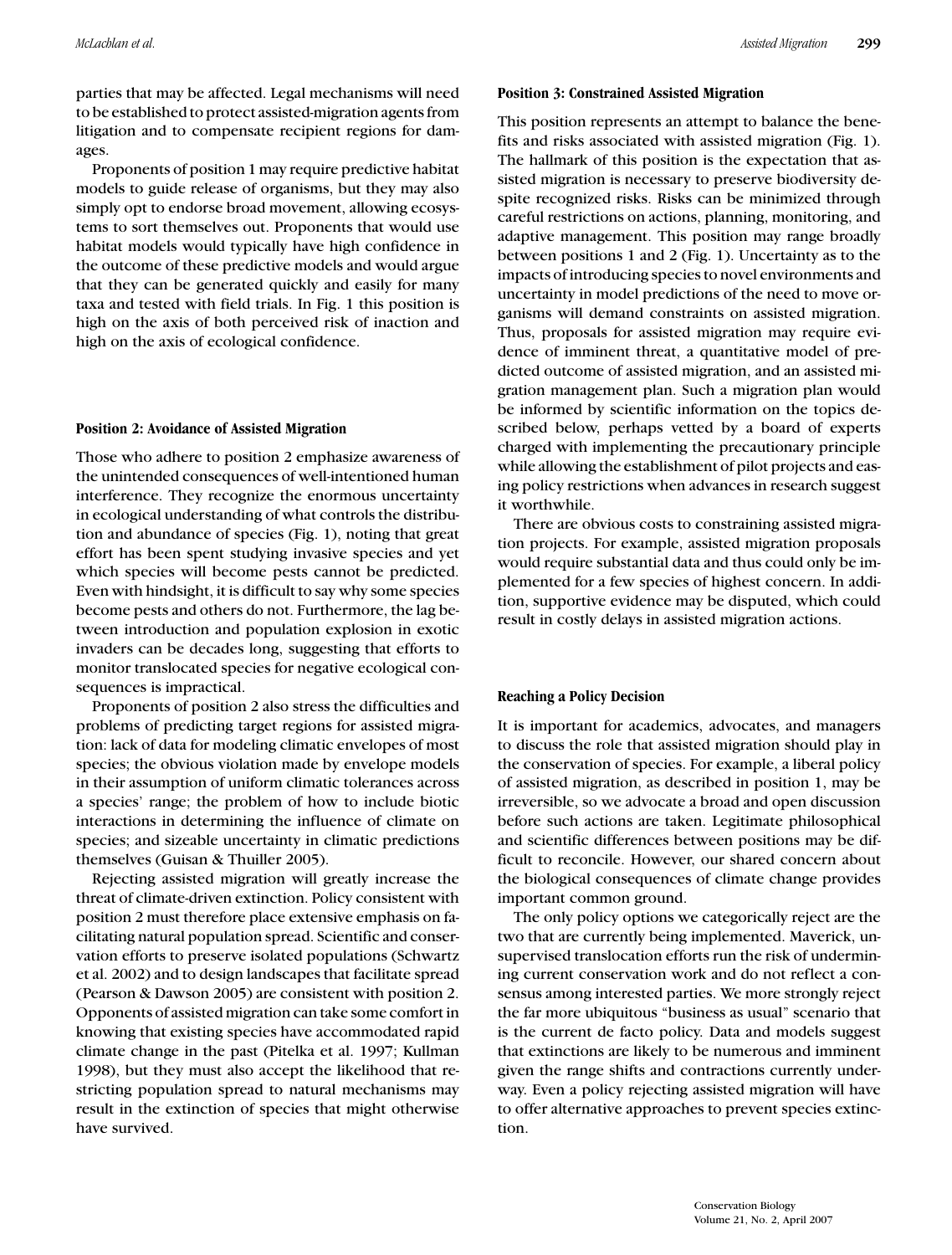# **A Research Agenda for Informing Assisted Migration Policy**

Basic ecological research will play a role in resolving the issues raised by assisted migration. Here, we briefly outline five areas in which new information would help collapse the vertical axis in Fig. 1, resulting in better-informed policy: estimation and monitoring of species distributions, biogeographic modeling, community interactions, longdistance dispersal (LDD), and genetic diversity.

#### **Estimation and Monitoring of Species Distributions**

We lack basic information about the current distribution of most species even in some developed nations (NAS 1993). Previous efforts to inventory the distribution and abundance of species in the United States, such as the National Biological Survey (NAS) failed under political pressure. There are no current efforts to implement programs monitoring species response to global change at a national scale, although the proposed U.S. National Ecological Observation Network (NEON) might provide a framework to address this lack of basic distributional data (www.neoninc.org). In Europe successful long-term monitoring programs show that it is possible to monitor range shifts across a wide spectrum of species (Thomas et al 2004; Parmesan & Yohe 2003). These programs do not require advanced technology, but they do require commitment and political will.

## **Biogeographic Modeling**

Several researchers have developed future scenarios for species distributions under climate change and believe that the models behave well for broadly distributed species (Iverson et al. 1999; Berry et al. 2002; Matthews et al. 2004). Others are working to improve modeling methods and assess the accuracy of biogeographic range modeling (Gelfand et al. 2005; Guisan & Thuiller 2005; Elith et al. 2006; Wright et al. 2006). Narrowly distributed and infrequent species may be particularly difficult to model accurately (Stockwell & Peterson 2002). Schwartz et al. (2006*b*), for example, showed that model fit for trees and birds declines with small range size, and climatic parameters become less important explanatory variables. The extinction risk of narrowly distributed species, although constrained by some climatic tolerance limits, might not generally be well predicted under the assumption that their current distribution is constrained climatically. Biogeographic habitat models that predict range shifts with warming (e.g., Thomas et al. 2004) must assume such a constraint, and would result in an overemphasis on species risk and movement potential.

#### **Community Interactions**

The expectation that species will shift their distributions under global warming assumes that climate is the primary constraint on habitat occupancy. This limiting role of climate has been documented in some systems (e.g., Root 2003) but is largely unknown in others. Other interactions, including competition, trophic associations, and mutualisms also can be important in determining the range limits of species (e.g., Case et al. 2005). In these taxa, range shifts may not take place unless obligatory food resources or mutualists occur in (or move to) the region of desired expansion. Thus, paired or multispecies assisted migration may be necessary to enable range shifts in some species. Examples include specialized herbivores that require a particular species or genus of food plant (e.g., Hellmann 2002) and tree species that require mychorrhizal innocula for germination and growth (e.g., Schwartz et al. 2006*a*).

To quantify the extent to which species interactions might limit the success of assisted migration, researchers could categorize the number of taxa with a range boundary that is shared with another, limiting species. For example, one could tally the proportion of herbivorous species that are range limited by host-plant availability. Research also is needed to determine when facultative interactions will limit the success of an introduced population and to reveal potential, novel interactions (e.g., predatory or competitive) that might limit the success of introduction. Such limiting interactions might be revealed in field trials. Studies of geographic variation in species interactions across ranges may suggest source populations for range expansion that are most likely to establish in a novel—or slightly different—community of interacting species.

Assisted species also will affect their introduced region through species interactions. These novel interactions might be revealed in field trials. Particular attention should be paid to potential trophic cascades or indirect effects that the introduced species might cause as well as time lags in the appearance of those effects.

## **Long-Distance Dispersal**

Long-distance dispersal is one of the key processes in range dynamics, particularly in fragmented habitats that often are characteristic of the edge of a species' range. However, LDD is one of the most difficult aspects of population biology to characterize and small errors in the estimation of LDD could result in significant over or underestimation of natural changes in range (Clark et al. 2003; Trakhtenbrot et al. 2005). Improved LDD estimates are essential for two reasons. First, they are needed to predict which species do and which do not require an assisted migration intervention. Second, information on potential or historical LDD may be desirable even if a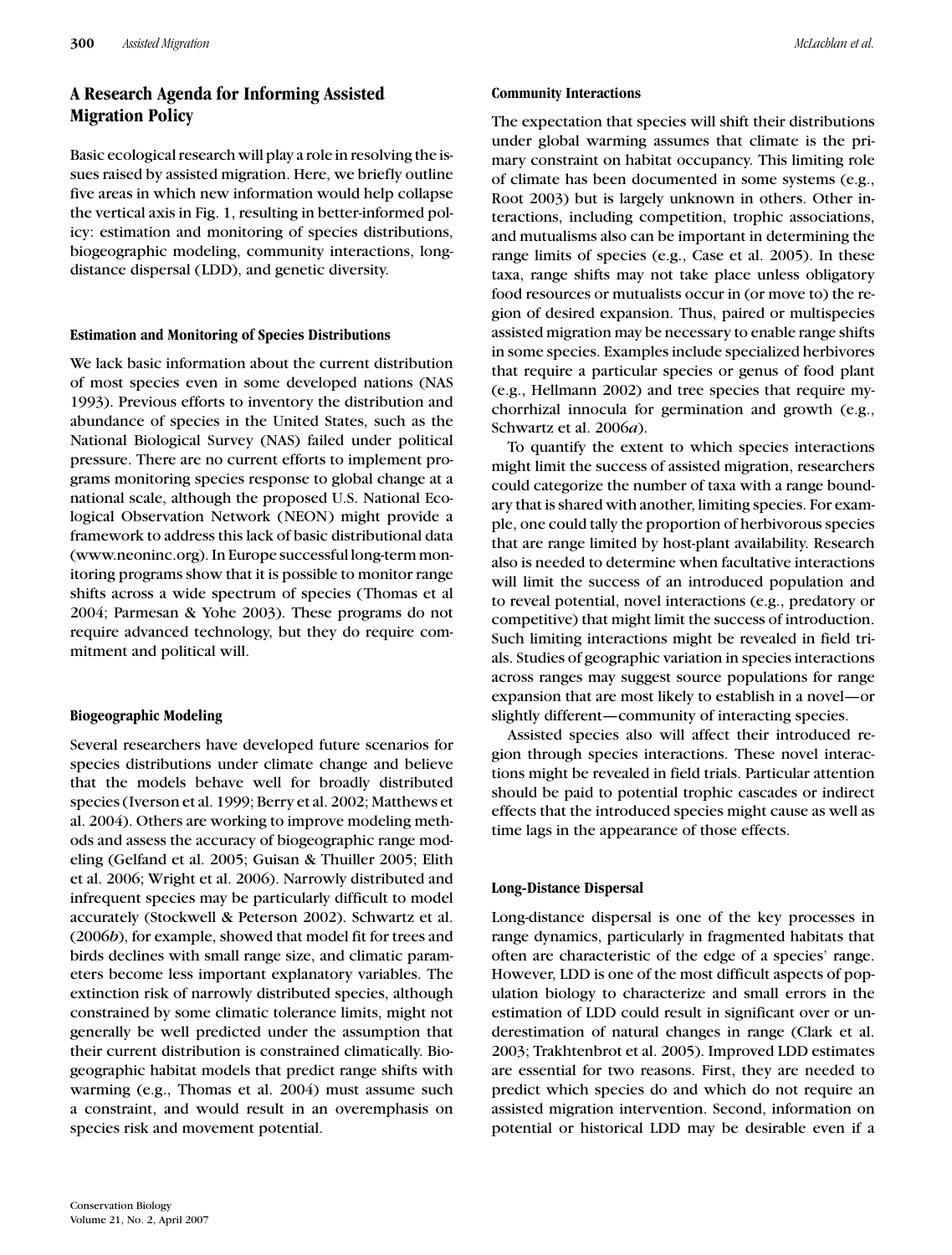species is unlikely to disperse into areas made available by climate change. For example, consider a species capable of dispersal but facing an impermeable matrix on its poleward range edge. An assisted migration program for this species might attempt to simulate (as closely as possible) its "natural" potential for dispersal if such dispersal could occur.

Novel technology would help tremendously in the estimation of LDD. Small-sized and low-cost transmitters that could be placed on many individual organisms or seeds would help refine the dispersal curve, at least by increasing the number of recorded long-distance events for key species. Again, NEON could fund or inspire such technological development because it is targeted at emerging problems in global change ecology.

#### **Genetic Diversity**

Increasing evidence suggests that intraspecific genetic variation is frequently adaptive (Etterson 2004). This puts an additional onus on programs of assisted migration to choose source populations wisely. For instance, northern populations in many north temperate species may be preadapted for colonization ability because they contain the genotypes that were successful during population expansion after the last ice age (Cwynar & MacDonald 1987; Thomas et al. 2001; Hill et al. 2004). Such populations might contain the most suitable genotypes to introduce north of a species' current range limits. Furthermore, individuals from the periphery of the range would likely be the most common colonists under natural spread. On the other hand, one might wish to draw from populations near the equatorial periphery because genotypes in these populations may be most threatened by climate change (Hampe & Petit 2005).

The growth of phylogeographic research is making decisions about source populations for introduction easier by characterizing intraspecific genetic structure and providing insight into the historical processes that generated it. Nevertheless, understanding the adaptive significance of this structure for species faced with changing climates is impossible without large-scale common-garden and transplant experiments (Davis & Shaw 2001; Hellmann et al., unpublished data). These experiments are time consuming and expensive, but they will be critical for building an effective assisted-migration program.

#### **Preparing for an Uncertain Future**

Under a best-case scenario, scientific insight into these topics will sharpen our ability to identify appropriate targets for assisted migration and to implement introductions in a way that minimizes collateral ecological damage. Nevertheless, scientific breakthroughs alone will not make these policy decisions easy.

First, the idiosyncrasy of species biology precludes the development of well-supported assisted-migration plans for each of the many species likely to be threatened by changing climate. Consequently, managers will be forced to generalize expected range shifts based on broad classes of life-history characteristics. A similar approach has only had limited success in identifying likely invasive species (Williamson 1999; Kolar & Lodge 2001). We expect that future "assisted-migration biologists" will find themselves in a similar position to today's invasive species biologists: looking for useful generalizations in theory and struggling with unforeseen idiosyncrasies in practice.

More fundamentally, inherent stochasticity in processes such as LDD and species interactions means that collecting more ecological information will not necessarily improve our ability to make predictions (Clark et al. 2003). Scientists typically like to provide information that resolves questions. Forecasting the risks and benefits of assisted migration will instead require scientists to specify uncertainty about unresolved questions (Clark et al. 2001). If this uncertainty is large, policies will have to incorporate adaptive flexibility.

# **Conclusion**

Regardless of forthcoming scientific progress, the magnitude of impending climate-driven extinctions requires immediate action. Delays in policy formulation and implementation will make the situation even more urgent. We advocate developing management strategies with the flexibility to respond to emerging insights from basic and applied research, but we cannot wait for better data. To an uncomfortable extent this war will have to be fought with "the army we have, not the army we want."

The current literature shows that data collected for other purposes often provide useful guidance for thinking about assisted migration. Nevertheless, research specifically focused on assisted migration will be needed before science can answer questions fundamental to informed policies of assisted migration: Is there a demographic threshold that should trigger the implementation of assisted migration? What suite of species should be prioritized as candidates for translocation? How should populations be introduced to minimize adverse ecological effects?

Questions such as these should be formulated and addressed by a broad group of scientists, managers, and policy makers. A consensus that identifies the risks and opportunities of alternative approaches to assisted migration and suggests ecologically sound best-management strategies would be a significant step toward developing a coherent policy on this issue. The alternative strategy of waiting to see what happens is an abdication of our values and responsibilities.